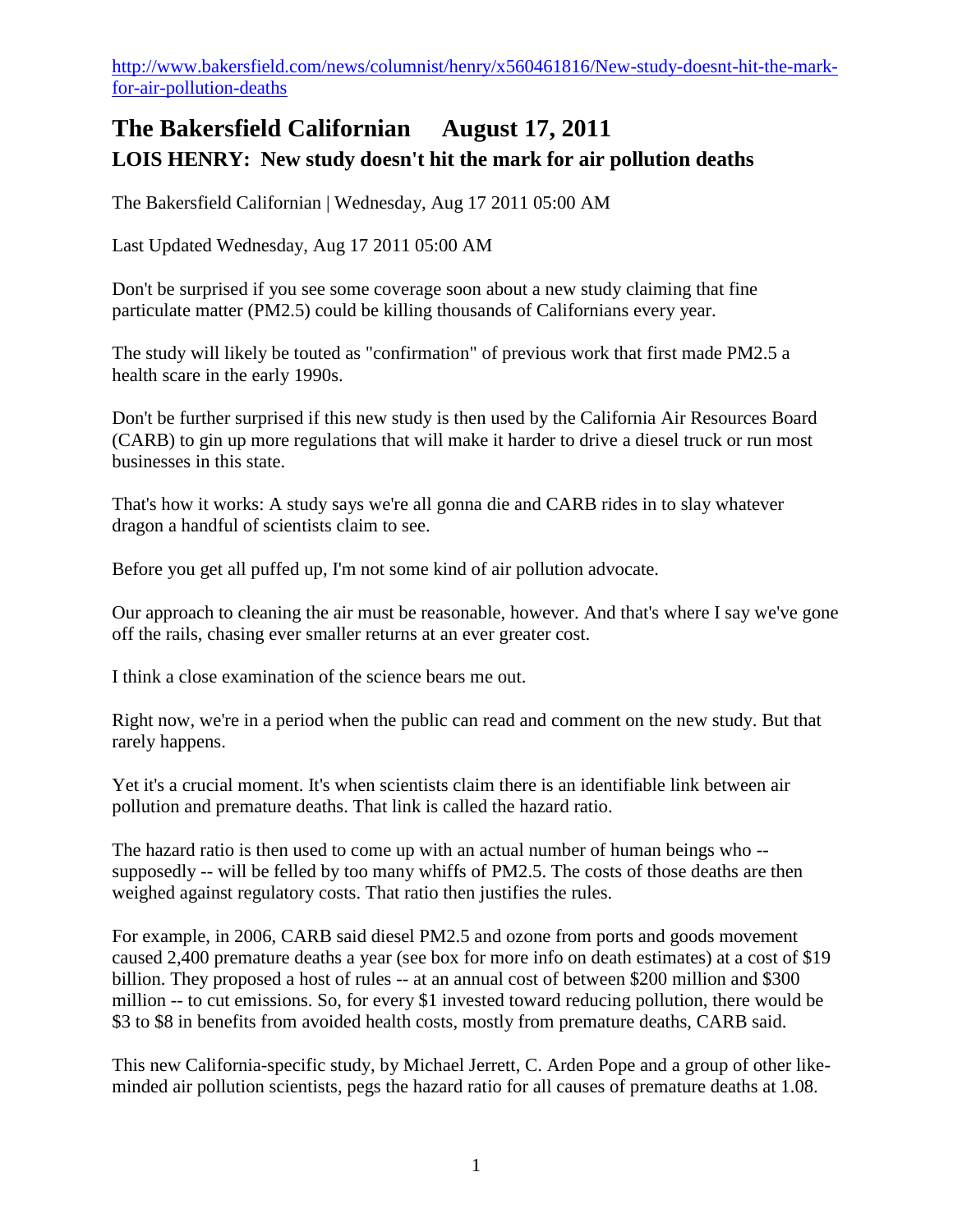Which means that exposure to PM2.5 (at concentrations of 10 micrograms per cubic meter) elevates our risk of dying prematurely by 8 percent -- maybe.

The authors called that significant, and it could be. But, oh those devilish details, how they can change the balance.

Jerrett and Pope looked at PM2.5 and premature deaths under eight other models, each of which came back with zero effect of premature death.

Only one model showed any effect worth noting. It was a model no one had used before called "conurbation" in which California was carved into five big pieces.

Jerrett told me he had to create these conurbations to make up for the fact that death rates overall are far lower in urban areas like Los Angeles than in rural areas like Kern County.

OK, so they have one model out of nine that shows any kind of effect.

A deeper look, however, shows the range of uncertainty for even that model hits the zero mark. As in, PM2.5 isn't putting anyone six feet under before their time.

Another weakness: they used data from 1982 to 2000. Our air quality has improved vastly since the 1980s, or even the 1990s.

Two other recent California studies (Zeger, 2008 and Lipsett, 2011) both using more up-to-date data from 2000-2005 show no effect of premature death from PM2.5.

I say the Jerrett's and Pope's conclusion of a "significant" effect is a pretty big reach, especially considering how costly CARB regulations can be -- expensive filtration devices and requirements that operators phase out entire engine models by buying whole new fleets, etc.

Since this conurbation model is so new (Jerrett didn't even list it in his methodology outline when he got funding for the study from CARB) and the effect seems so slight, I wondered if the authors would recommend further study before CARB uses the study to craft new policies.

## Nope.

His model is "state of the art" and represents the "best estimates available" of premature deaths from PM2.5 exposure, Jerrett said.

Pope was more circumspect saying public policy is a judgement call and his work is just focused on the science.

Yeah, but science is the foundation for regulations. Well, some science anyway.

CARB has routinely ignored other studies that show no effect of premature death from PM2.5. Now they've put out numbers that suggest the new rules will lead to 291 fewer deaths a year?

I don't see it.